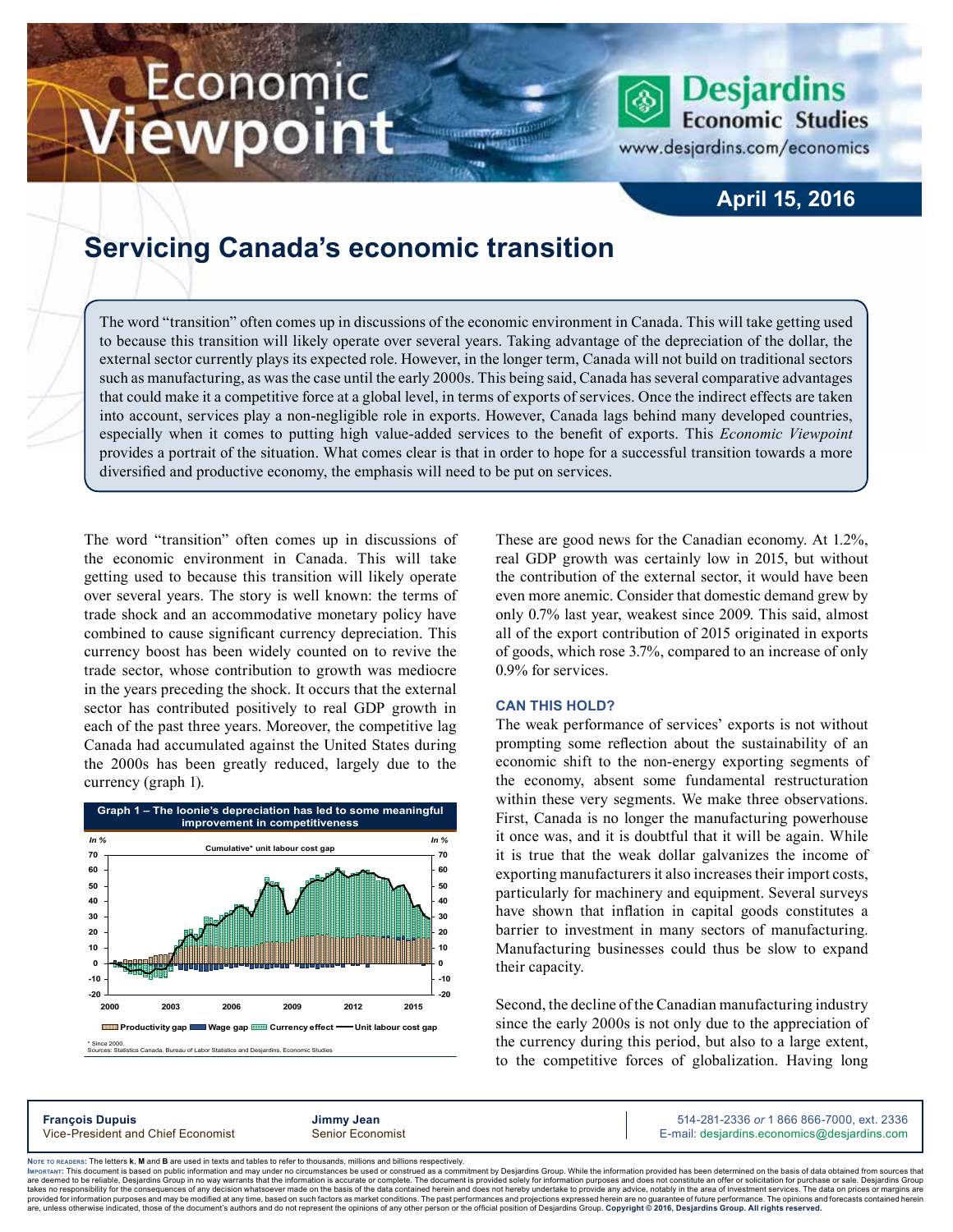

been outpaced by China in the U.S. market, Canada is now being overtaken by Mexico.<sup>1</sup> Manufacturing industries of emerging countries benefit from labour costs that Canada (like most developed countries) will never be able to match. It thus bears recognition that beyond the immediate benefit of the currency, several sectors tied to mass production will continue to shrink.

Third, we must keep in mind that the currency, one of the main variables favouring the export revival, is determined by financial markets. For instance, in a scenario of a sharp rise in oil prices to their levels of early 2014, a strengthening Canadian dollar would quickly eliminate the gain in competitiveness exporters have recently come to enjoy. This scenario certainly appears unlikely at present, but the recent financial market experience is testament to how volatility must not be underestimated.

#### **Services will need to contribute more**

With an economy that remains under the predicament of the weak energy prices, a shift towards sectors less vulnerable to erratic financial market variables would undoubtedly be welcome in the case of Canada. Note that compared to goods, services' exports are less volatile. This reality manifested during the last recession. While exports of goods were down 23% from their 2007 peak to the trough of 2009, the peak-to-trough decline in services was of only 6% (graph 2). The issue, one might argue, is that direct exports of services, as shown by Statistics Canada data on foreign trade, account for only 16% of nominal exports.



However, this statistic tends to minimize the importance of services, since Statistics Canada data on international trade do not include the indirect contribution of services.

Together with the World Trade Organization (WTO), the Organisation for Economic Cooperation and Development (OECD) has constructed a useful database on sources of value-added in exports.<sup>2</sup> These data reflect the services' portion of the value chain for exported products, regardless of the form taken by these exports. They reveal that as of 2011, the value added of Canadian services' industries accounted for about 35% of exports, a proportion that has been relatively stable since 1995.

The unfortunate news is that even by the concept of value added, the importance of services in Canada's exports is lower than elsewhere. For example, the value added by domestic services account for nearly 50% of U.S. exports. Even in a country like Australia, which shares some of Canada's attributes when it comes to commodity dominance in total exports, services account for 40% of export value added (graph 3).



#### **The importance of advanced services for the future**

The composition of services' exports has important implications for productivity, a key determinant of longterm growth. For example, transportation services play an important role when it comes to foreign trade, but their productive footprint is rather low. Transportation generally employs a workforce with an intermediate skill level. According to the National Occupational Classification matrix, most occupations in the transport sector are level-B skill level jobs that require a college education or apprenticeship training. Productivity gains in transportation have been low in recent years. From 2005 to 2014, labour productivity growth was of only 0.2%, compared to 0.8% for the business sector as a whole.

<sup>1</sup> Desjardins, Economic Studies, *Economic News*, "Canada's share in U.S. imports shrinks", February 17, 2016, [www.desjardins.com/ressources/](http://www.desjardins.com/ressources/pdf/nf160217-e.pdf?resVer=1455724733000) [pdf/nf160217-e.pdf?resVer=1455724733000.](http://www.desjardins.com/ressources/pdf/nf160217-e.pdf?resVer=1455724733000) <sup>2</sup>

<sup>&</sup>lt;sup>2</sup> Database Trade in Value Added (TiVA).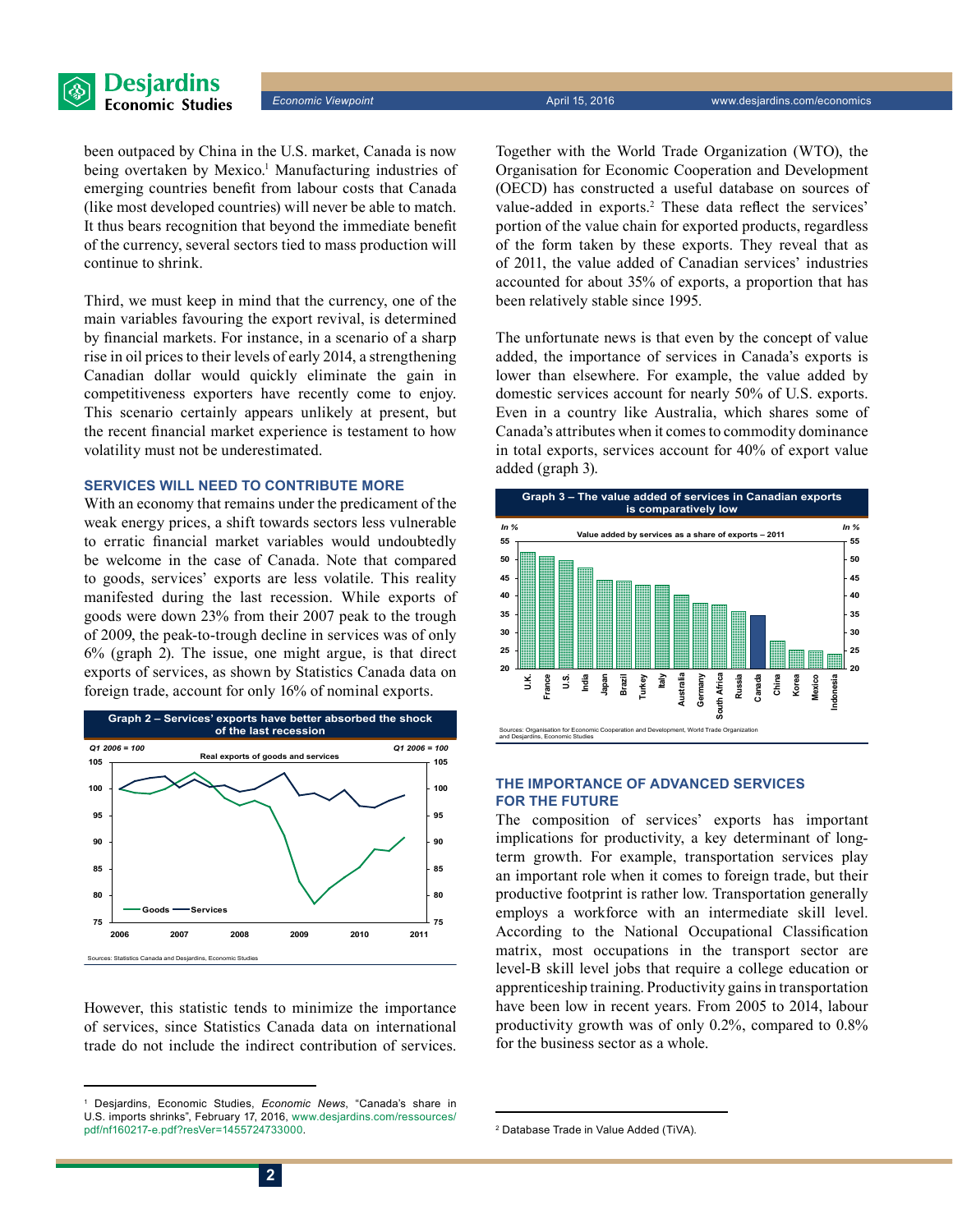*Economic Viewpoint* April 15, 2016 www.desjardins.com/economics

#### **Desjardins Economic Studies**

By contrast, high-value-added services are more readily found on the side of intellectual property, research and development, finance, or business strategy. The workforce skill is usually level-A (university degree). The salaries of workers who perform these functions tend to be above average. For instance, hourly earnings in professional, scientific and technical are the highest among private services (graph 4). Moreover, productivity growth has been faster in areas such as finance and professional services (graph 5).





The commercial services' sector includes many of these advanced activities, and the relatively low footprint of this sector in Canadian exports, (see box on page 4), is a concern. It offers the suggestion that Canada is somewhat less dynamic than many countries when it comes to exporting its expertise abroad, whether directly or indirectly.

This can certainly not be blamed on a lack of resources. The Canadian workforce is among the most skilled in the world. Canada consistently ranks among the top five countries in terms of educational attainment. Three Canadian

universities rank among the world's top 50.3 Yet, these impressive strengths struggle to percolate to innovation and productivity gains. In particular, Canada has a pervasive lag in research and development at the enterprise level (graph 6). It goes without saying that improvements in these areas will be crucial in order to hope for some enhancement in the contribution of services to the trade sector, and more generally, to a more balanced, productive and resilient economy.



#### **Conclusion**

Having long been comfortably enjoying the tailwinds of profitable natural resource extraction and a debt-fuelled real estate frenzy, the Canadian economy has reached a crossroads. However its comparative advantages no longer reside in the mass production of goods. Textbook industry lifecycle theory stipulates that when a manufacturing industry evolves to a more mature stage, competition heightens, pricing power erodes and profitability is determined by cost management. In this sense, with labour costs that are in some cases a fraction of those in Canada, manufacturers of emerging countries shall continue to increase their share of world manufacturing output.

To be successful and sustained, the transition of the Canadian economy will need to operate through the channels of exports for which Canada has better comparative advantages. The quality of the labour pool, geographic and cultural proximity to a large market such as the United States, are just some of the Canadian advantages that will never be easily replicated by emerging countries. Services' industries, especially high value added advanced services, are a cornerstone in unlocking the full potential from such comparative advantages, but it does require

<sup>&</sup>lt;sup>3</sup> As ranked by Times Higher Education, [www.timeshighereducation.](http://www.timeshighereducation.com/world-university-rankings/2016/world-ranking#!/page/0/length/25/country/91/sort_by/rank_label/sort_order/asc/cols/rank_only) [com/world-university-rankings/2016/world-ranking#!/page/0/length/25/](http://www.timeshighereducation.com/world-university-rankings/2016/world-ranking#!/page/0/length/25/country/91/sort_by/rank_label/sort_order/asc/cols/rank_only) [country/91/sort\\_by/rank\\_label/sort\\_order/asc/cols/rank\\_only](http://www.timeshighereducation.com/world-university-rankings/2016/world-ranking#!/page/0/length/25/country/91/sort_by/rank_label/sort_order/asc/cols/rank_only).